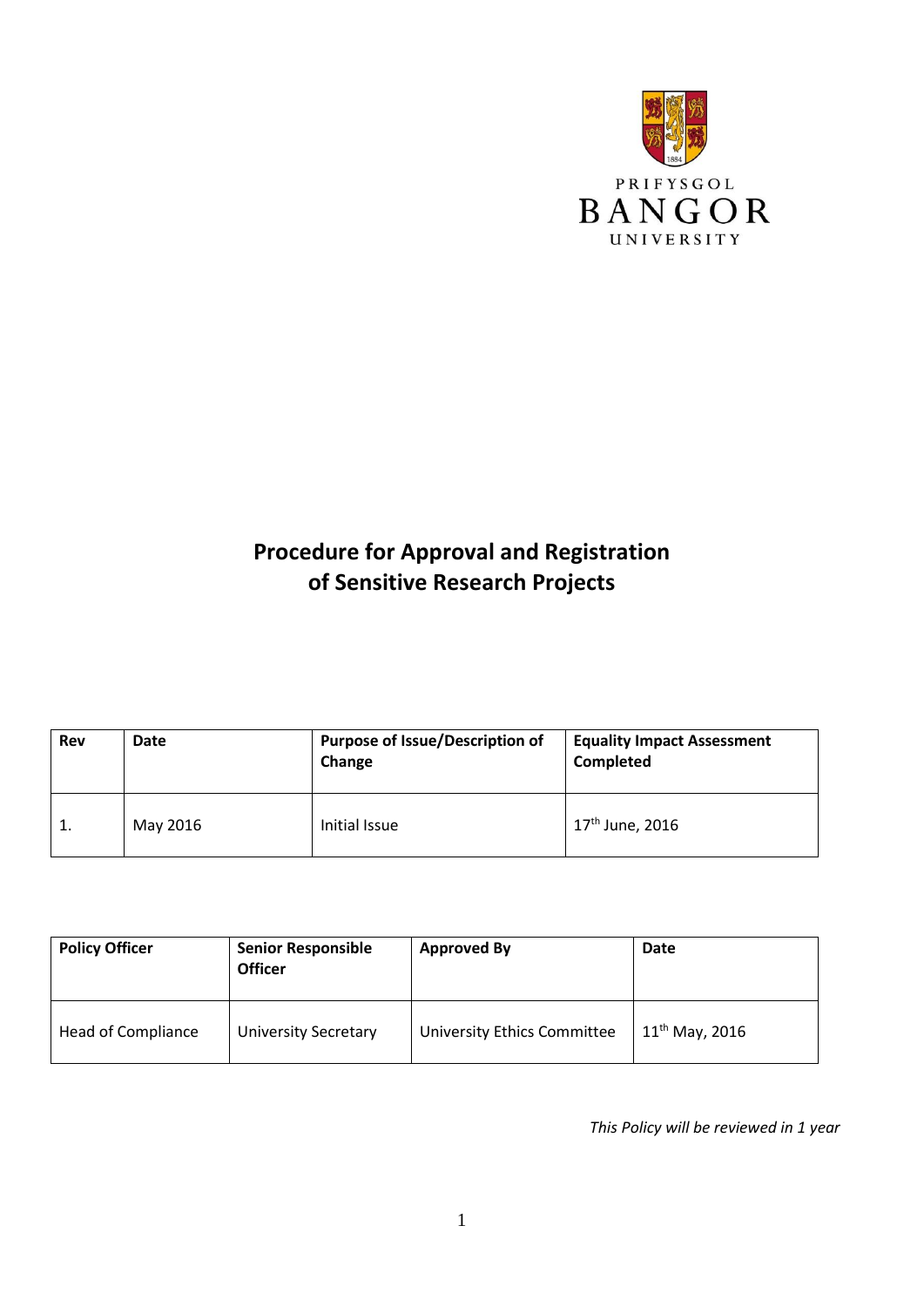## **1. Introduction**

This document sets out the approval and registration process for sensitive research projects undertaken by members of staff and postgraduate students<sup>1</sup> at Bangor University.

Bangor University supports its researchers in undertaking valid research using sensitive material. As part of this support it recognises its responsibility to ensure that researchers are protected from a misinterpretation of intent by authorities which may lead to legal sanctions. It is therefore essential that the University is aware of such research, and authorises it through the appropriate ethical processes, before the research commences, thereby allowing the University to demonstrate that it is aware of the project and that it has been through the appropriate review process.

# **2. Definition**

1

Bangor University's definition of sensitive research projects will include, but is not limited to:-

- 1. Research which the University and / or the funder deems sensitive, e.g.
	- a. Materials covered by the Official Secrets Act 1989, the Terrorism Act 2006 and the Counterterrorism and Security Act 2015;
	- b. Materials accessed and used for projects commissioned by the British Military;
	- c. Research projects requiring researchers to obtain specific security clearances;
- 2. Research which may include a breach of criminal legislation, accessing illegal or prohibited materials, and / or interviewing individuals who have/ or may be considering committing a crime e.g.:
	- d. Researchers undertaking criminological research, which may require accessing illegal materials or interviewing individuals who have / or may be considering committing a crime.
	- e. Materials covered by the Criminal Justice and Immigration Act 2008 and the Protection of Children Act 1978 including pornography and images of child abuse

It is recognised that other research material, not mentioned above, may also be regarded as sensitive. If in any doubt, a researcher should contact the chair of the relevant Academic Ethics Committee for further advice and guidance.

# **3. Ethical Approval Process for Sensitive Research**

[a] In accordance with Section 5 of the University's Research Ethics Policy all research involving human participants which involves more than a minimal risk should be reviewed by an appropriate Academic Ethics Committee (AEC). The research outlined in Section 2 above would normally be considered as involving more than minimal risk and, consequently, would require submission to the relevant AEC in the first instance.

 $1$  It is only in exceptional circumstances (e.g. valid research into criminal behaviour, terrorism etc.) that the University would allow undergraduate sensitive research projects to be undertaken. This decision would be made by the Sensitive Research Approval Group.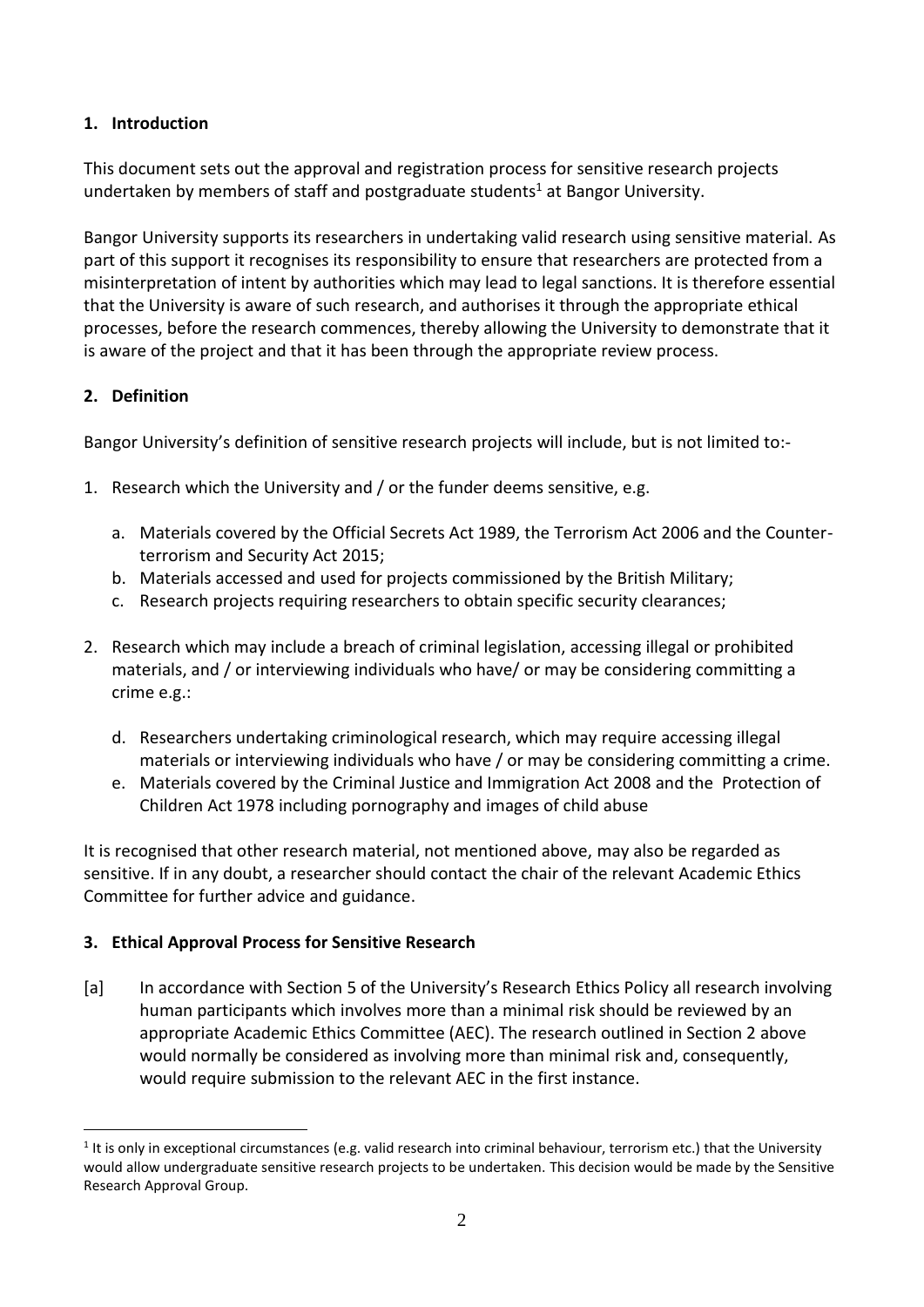- [b] As defined in Section 4.4 of the University's Research Ethics Policy research to be undertaken outside the UK or involving partners from outside the UK carries an additional level of responsibility and scrutiny and researchers should ensure that they have considered fully any legal requirements and those of any relevant professional bodies prior to submission to the relevant AEC. Approval for research undertaken at an overseas institution should also be sought from the relevant committee at the host institution (where possible).
- [c] Where Bangor University is a contributor to a project, or where researchers from another institution or organisation wish to collect research data which falls into the definition in Section 2 above ethical approval from the other institution(s) or organisation(s) will normally be acceptable as proof that a particular project has been properly reviewed and approval granted. However, notice of the ethical approval, along with the research protocol, should be forwarded to the Chair of the relevant Academic Ethics Committee who may choose to refer the proposal to the Sensitive Research Approval Group.
- [d] Where the Chair of the relevant AEC considers that the research proposal falls into one of the categories outlined in Section 2 above, or where there is any uncertainty as to its sensitivity, they should contact the University's Head of Compliance as soon as possible and should include the application / research proposal submitted by the researcher to the AEC.
- [e] The Head of Compliance will then convene a meeting of the Sensitive Research Approval Group to consider the research. The Group's membership will be as follows:

University Secretary (Chair) Chairs of all University AECs Head of Compliance

The quorum for the Sensitive Research Approval Group is at least 3 Chairs of AECs.

Where a particularly sensitive or complex proposal is being considered the Chair of the Sensitive Research Approval Group is at liberty to co-opt relevant specialists either from within the University or from external agencies to advise and inform the decision making process. The researcher and their supervisor may also be asked to attend.

[f] The outcome of the meeting should be notified to the researcher and the supervisor by the Head of Compliance. The Chair of the relevant Ethics Committee and the relevant Head of School will also be informed.

The Director of Communications will also receive a list of sensitive research projects approved.

[g] Where a researcher is unhappy with the decision of the Sensitive Research Approval Group an appeal can be made to the Chair of the University Ethics Committee.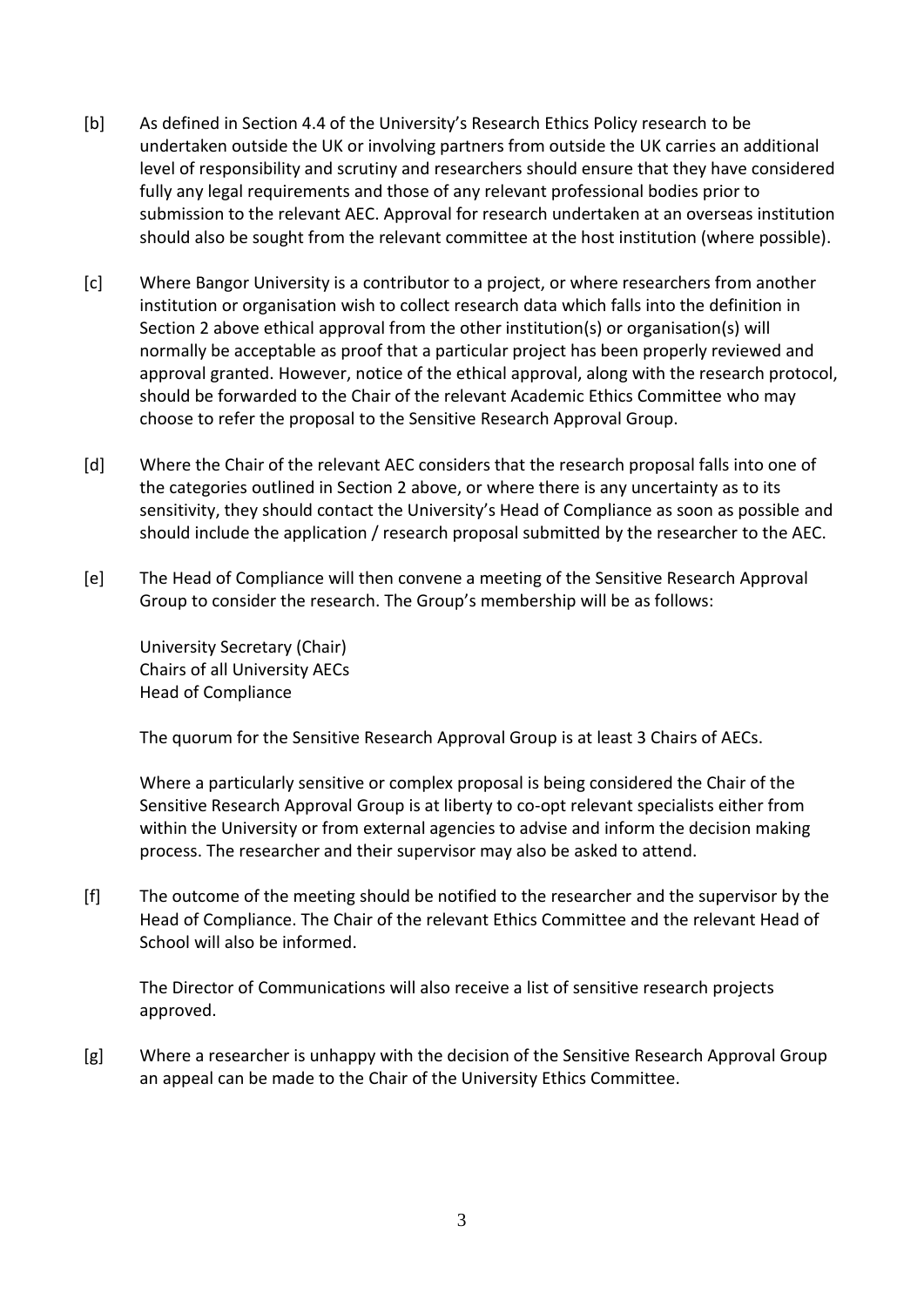#### **4. Registration Process for Sensitive Research**

Once a research proposal has been granted ethical approval by the Sensitive Research Approval Group the Head of Compliance will register the research proposal on the Sensitive Research Database which is held on a secure area of the University network.

Research material falling under the requirements of this Procedure and which is therefore deemed to be sensitive material should not, under any circumstances, be stored on the researcher's personal computer, or on unsecured areas of the University's networked drives (M/U). Storing information in designated secure areas of the network ensures that the University is aware of the research project should there be any external queries, and also guards against misinterpretation of intent by authorities which may lead to legal sanctions. . The IT Support Centre can assist in creating secured folders and allocating access rights to them. If a Researcher needs to grant access to these to a colleague from outside the University then they should be allocated a Bangor username under the Access to Services provision which can be arranged through Human Resources.

Researchers who follow the Ethical Approval Process for Sensitive Research outlined in Section 3 above will, as part of this process, be required to contact IT Services in order to arrange the set-up of an appropriate secure area, with clearly defined access arrangements, for the storage of this material. All physical data e.g. reports/manuals/consent forms/questionnaires etc. should be scanned and uploaded to the secure project drive, with hard copies subsequently securely destroyed.

The Head of Compliance and the University Secretary will have oversight of declared use of security sensitive research material. The purpose of this oversight is to allow a prompt response to internal and external enquiries relating to declared use of security sensitive material. The Head of Compliance will be aware of the names of the researchers who have information logged in a secure area of the network, and will be aware of the metadata (e.g. titles) for documents that are stored in the researcher's secure project drive, but not the content of the document themselves. This oversight will offer protection for researchers, who declare the use of security sensitive research material, as it ensures that the research material is kept secure and at arm's length from external intrusion (unless access is required for legal reasons), in return for openness on the part of the researchers about their use of security sensitive material.

#### **5. Procedure for Members of Staff / External Agencies Requiring Confirmation of Valid University Sensitive Research Projects**

The University recognises its responsibility to ensure that researchers are protected from a misinterpretation of intent by authorities which may lead to legal sanctions. Members of staff, the police and / or other external agencies may wish to contact the University to enquire whether a particular individual is undertaking valid research. This enquiry should be directed to the Head of Compliance in the first instance, who will undertake checks to establish whether the discovery of / concerns about such material is linked to a registered research project.